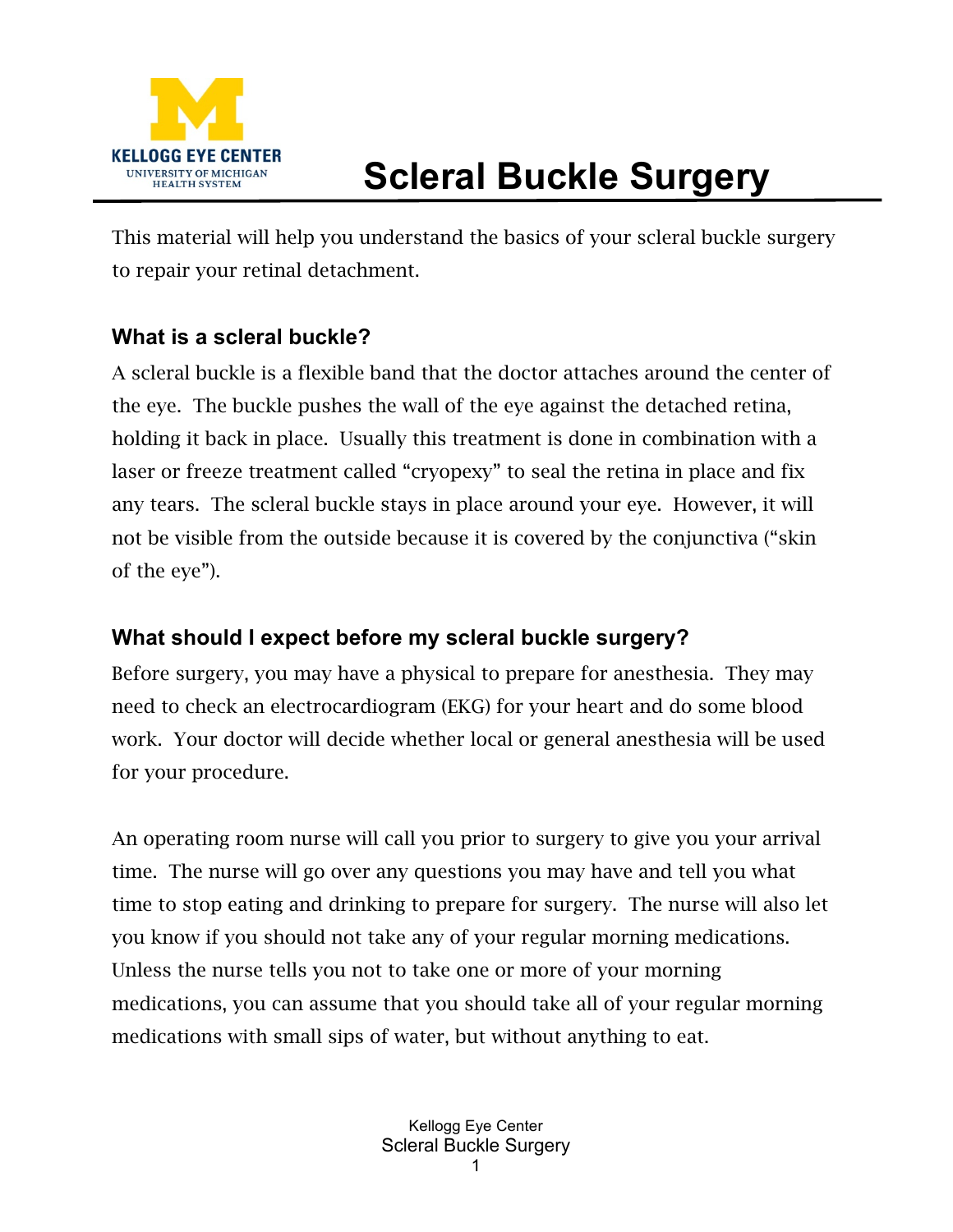Be sure to arrange for a responsible adult to come with you, stay during surgery, and take you back home. You cannot drive for 24 hours after surgery because of the anesthesia you will receive.

## **What should I expect on the day of my surgery?**

On the day of the surgery you will go to the 4th floor of the Kellogg Eye Center to check in. You will meet your nurses, anesthesiologists, and operating room team. We will take you back to the operating room and lie you down flat. We will numb the eye with special drops and the anesthesiologist will give you relaxing medicines through your IV. The surgery takes about 1-2 hours. The procedure is usually performed as an outpatient surgery and you will be able to go home the same day.

During the surgery, the eye doctor will place a silicone band (the scleral buckle) around the white part of your eye (the sclera). This relieves the tension that is pulling the retina out of place. To prevent the tear from opening again, the eye doctor will seal the retina in place. This is usually done using the cryopexy freeze treatment.

Often, your eye doctor will also drain the fluid from under the detached retina. This makes it easier for your retina to go back in place against the back wall of the eye.

## **What should I expect after my surgery?**

You can expect some discomfort after your surgery. Your doctor will patch your eye, which you will need to wear for a short time. You should also limit your activities for a few days. Your doctor will prescribe eye drops to ease the pain and calm any inflammation from the surgery.

Your eye doctor will let you know when it safe to resume your normal activities.